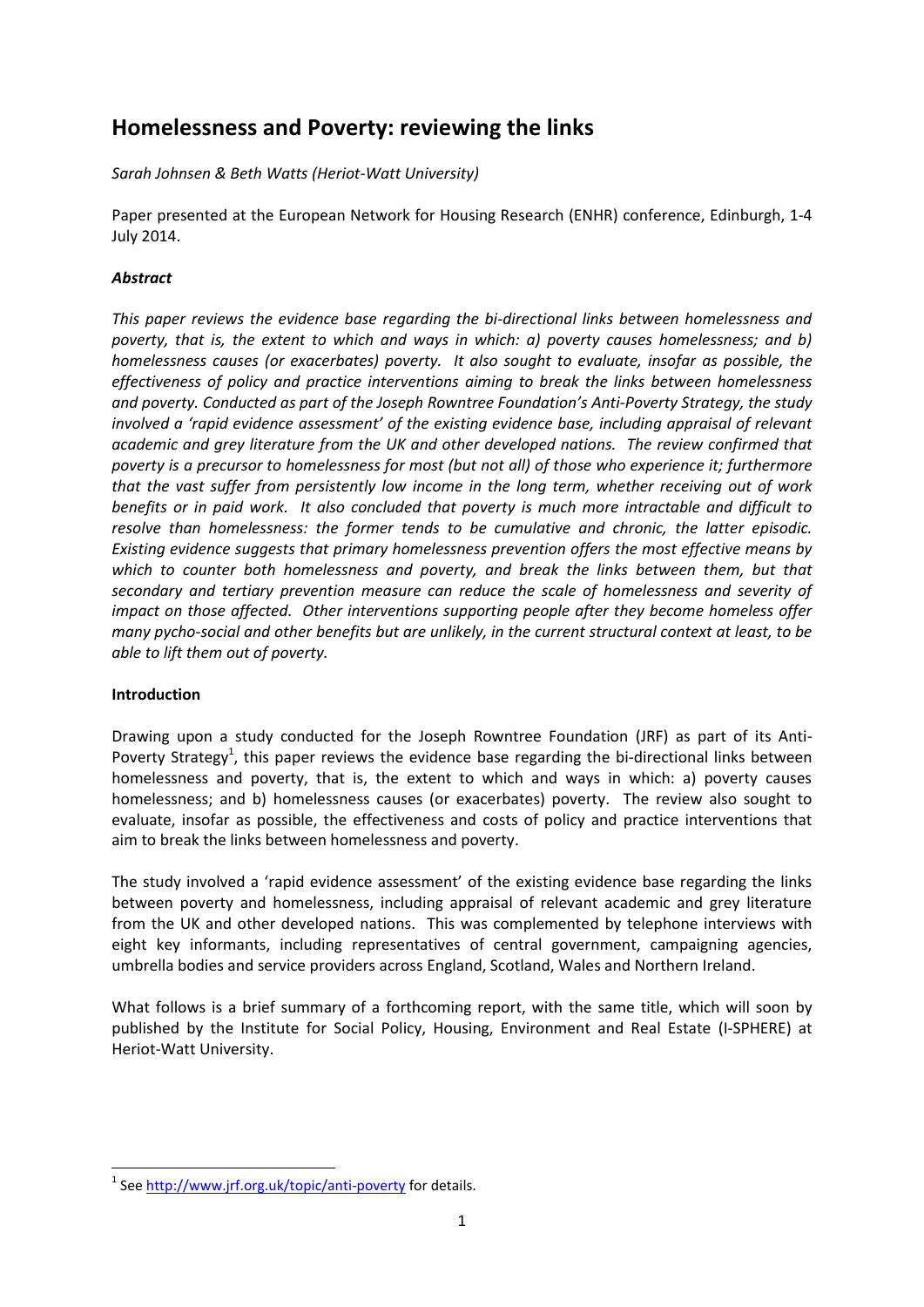#### **Poverty as a Cause of Homelessness**

The review confirmed that the prominence and 'place' of poverty in accounts of homelessness causation has varied over time, but it is now agreed almost universally that poverty is a key contributory factor. There are some (rare) cases wherein individuals with substantial incomes experience homelessness after a personal crisis, but empirical evidence indicates consistently and compellingly that experience of poverty is shared by the vast majority of homeless people in the UK and elsewhere (Bramley *et al.*, 2013; Fitzpatrick, 2005).

That said, whilst there is a significant degree of consensus that most people are 'poor' at the point they become homeless and therefore lack the financial and other resources to 'ride out' crises without becoming homeless (Parsell and Marston, 2012; Quilgars *et al.*, 2008; Shinn, 2010), there is less evidence and agreement regarding whether the greater majority grew up in poverty, that is, have experienced 'life-long' poverty. There are some indications that this may be true, but the evidence to support (or refute) this contention is weak.

The influence of poverty in causing homelessness is determined in part by macro-level structural conditions such as welfare regimes, housing and labour markets (Stephens and Fitzpatrick, 2007; Stephens *et al.*, 2010), but also complex interactions between these and micro-level factors such as individual vulnerabilities (e.g. ill health and/or substance misuse) (Fitzpatrick *et al.*, 2013; McNaughton, 2008). Notably, the effects of poverty as a causal influence can be mediated (arrested or exacerbated) by a number of factors such as the degree of protection provided by welfare regimes, support programmes, and individuals' access to social, economic and/or human capital (Fitzpatrick, 2005) .

Concerns have been expressed about a possible increase in the incidence of 'middle-class homelessness' in light of the recent economic recession and current welfare reform in the UK (see for example Dutta, 2011; Thomas, 2013). Recent evidence however suggests that the strong causal link between poverty and homelessness appears to have been maintained in the current economic climate, to date at least, with homelessness continuing to disproportionately affect the most economically disadvantaged members of society (Bramley *et al.*, 2013; Fitzpatrick *et al.*, 2012). The longer-term impacts of such changes are being closely monitored nonetheless.

#### **Homelessness as a Cause of Poverty**

Existing evidence also makes it clear that the vast majority of homeless individuals in the UK, be they 'single' (non-statutory) homeless people or the heads of statutory homeless families, suffer from persistently low incomes, are workless, and reliant on welfare benefits (FEANTSA, 2007; Wallace and Quilgars, 2005). Evidence on the long-term economic status of homeless and formerly homeless people is limited, but that which does exist indicates that the vast majority remain in poverty even after they have been rehoused: only a small minority participate in the paid workforce and those that do typically continue to struggle financially (Hough *et al.*, 2013; Johnsen and Sosenko, 2012; OSW, 2010; White, 2011).

Particular concerns have been expressed about the prevalence of debt amongst formerly homeless households (Crane *et al.*, 2011; Warnes *et al.*, 2010, especially those accommodated in the private rented sector (Smith *et al.*, 2014). Anxieties are also widely expressed regarding the disproportionate (negative) impact of welfare benefit sanctions on homeless people, especially those with complex needs and young people (Drugscope and Homeless Link, 2013; Homeless Watch, 2013).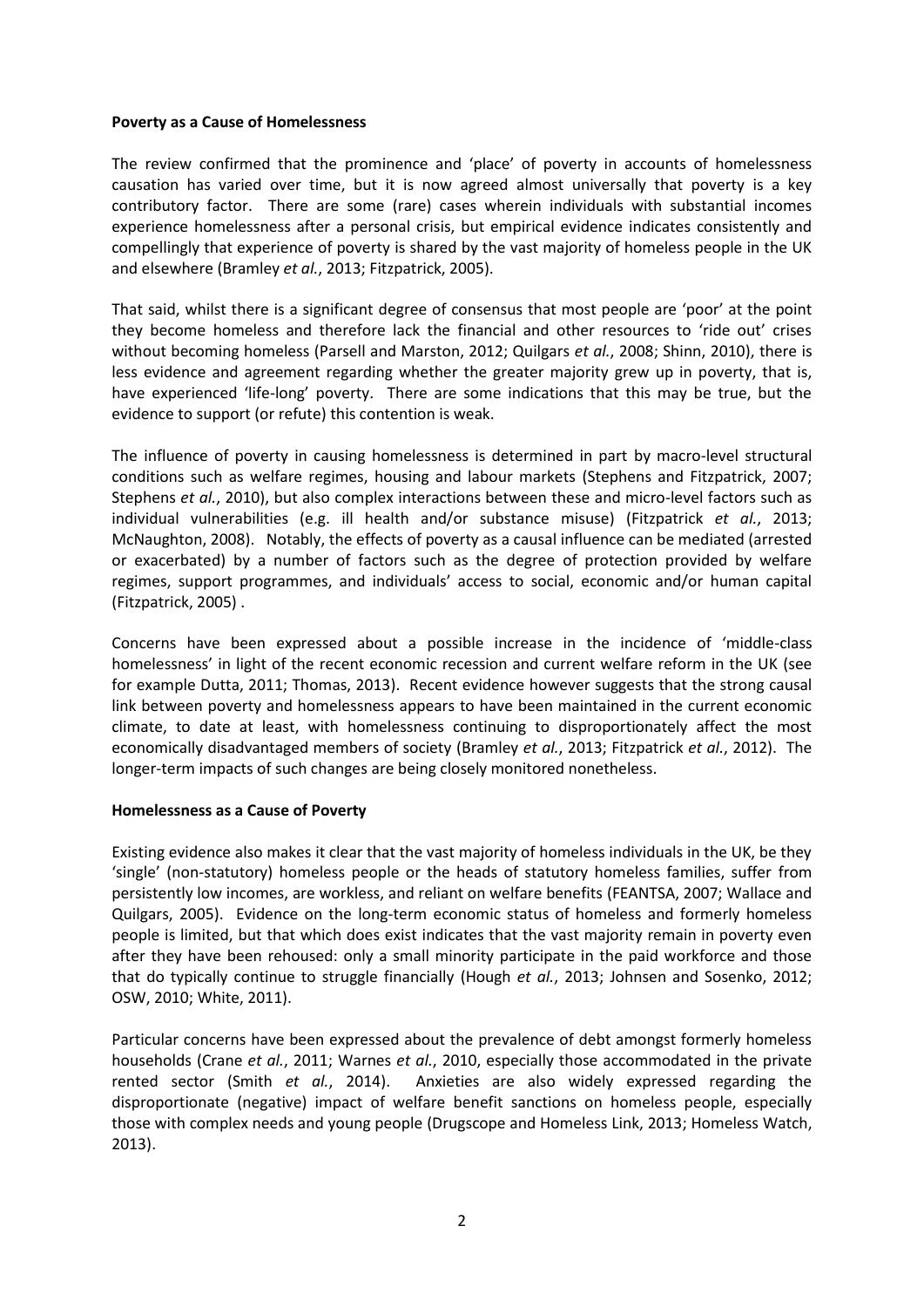Homeless and formerly homeless people face many barriers to accessing and retaining paid employment in the mainstream workforce, including amongst others: a lack of stable housing, work disincentives associated with the welfare benefit system, vulnerabilities and support needs, low educational attainment, limited (or no) work experience, and employer discrimination (BAOH, 2009; NEF, 2008; OSW, 2010; Singh, 2005). These issues are particularly acute for individuals with complex needs such as co-occurring substance misuse issues, mental health problems and/or experience of institutional care.

Evidence suggests that those homeless and formerly homeless people who do succeed in gaining paid work typically experience in-work poverty, in large part because their work tends to be very poorly paid and may involve intermittent short-term contracts (Hough *et al.*, 2013; Johnsen and Sosenko, 2012). It remains unclear whether, and if so for how long, this situation is sustained, but significant improvements in income seem unlikely given the limited wage promotion prospects associated with the unskilled work generally obtained.

Thus, existing evidence suggests that neither the provision of stable accommodation nor the facilitation of homeless people's access to paid work will in and of themselves (or in combination) be sufficient to lift the vast majority of homeless people out of poverty. In short, poverty is much more intractable and difficult to resolve than is homelessness; the former tends to be chronic and cumulative, the latter episodic (see also Sharam and Hulse, forthcoming).

### **The Effectiveness and Cost of Interventions**

A number of interventions have attempted to break the links between poverty and homelessness. Research has shown that effective homelessness prevention measures targeting 'at risk' households (so-called 'secondary' and 'tertiary' prevention) can operate as a 'buffer' protecting them from homelessness even in the context of difficult structural conditions such as rising unemployment or worsening housing affordability (Busch-Geertsema and Fitzpatrick, 2008; Pawson *et al.*, 2007a, 2007b). Examples of such initiatives include rent deposit schemes, family mediation, tenancy sustainment support, and financial advice.

It is nevertheless widely believed that for the links between poverty and homelessness to be more effectively severed, 'primary' prevention which tackles the structural causes of homelessness is required, that is, macro-level interventions that reduce societal levels of poverty and inequality and improve the availability of affordable housing (Parsell and Marston, 2012; see also Anderson, 2004; Hulse and Sharam, 2013; Schmidtz *et al.*, 2001; Shinn, 2010). These aim to improve housing supply, access and affordability, and/or reform aspects of the 'welfare settlement' (e.g. the level of income benefits, housing allowances and employment protection etc.)

A number of other programmes have attempted to ensure that people with experience of homelessness are not impoverished in the long term. Prominent examples include: employment, training and education programmes; foyers; social enterprises; Emmaus communities; and money management and financial inclusion initiatives. Most of these have promoted paid employment and/or workforce preparation as offering a route out of poverty, thus reflecting homelessness and wider social policy in so doing (Jones and Pleace, 2010; Tunstall et al., 2013).

All these initiatives report many positive psycho-social and other outcomes, such as improvements in self-esteem and the acquisition of skills, qualifications and/or work experience (Clarke *et al.*, 2008; Jones and Pleace, 2010; Luby and Gallagher, 2009; Teasdale, 2010). A number generate substantial cost savings to the State and/or other social returns on investment also (BiTC, 2012; Lawlor, 2012). Yet, none has a particularly successful track record in terms of lifting homeless and formerly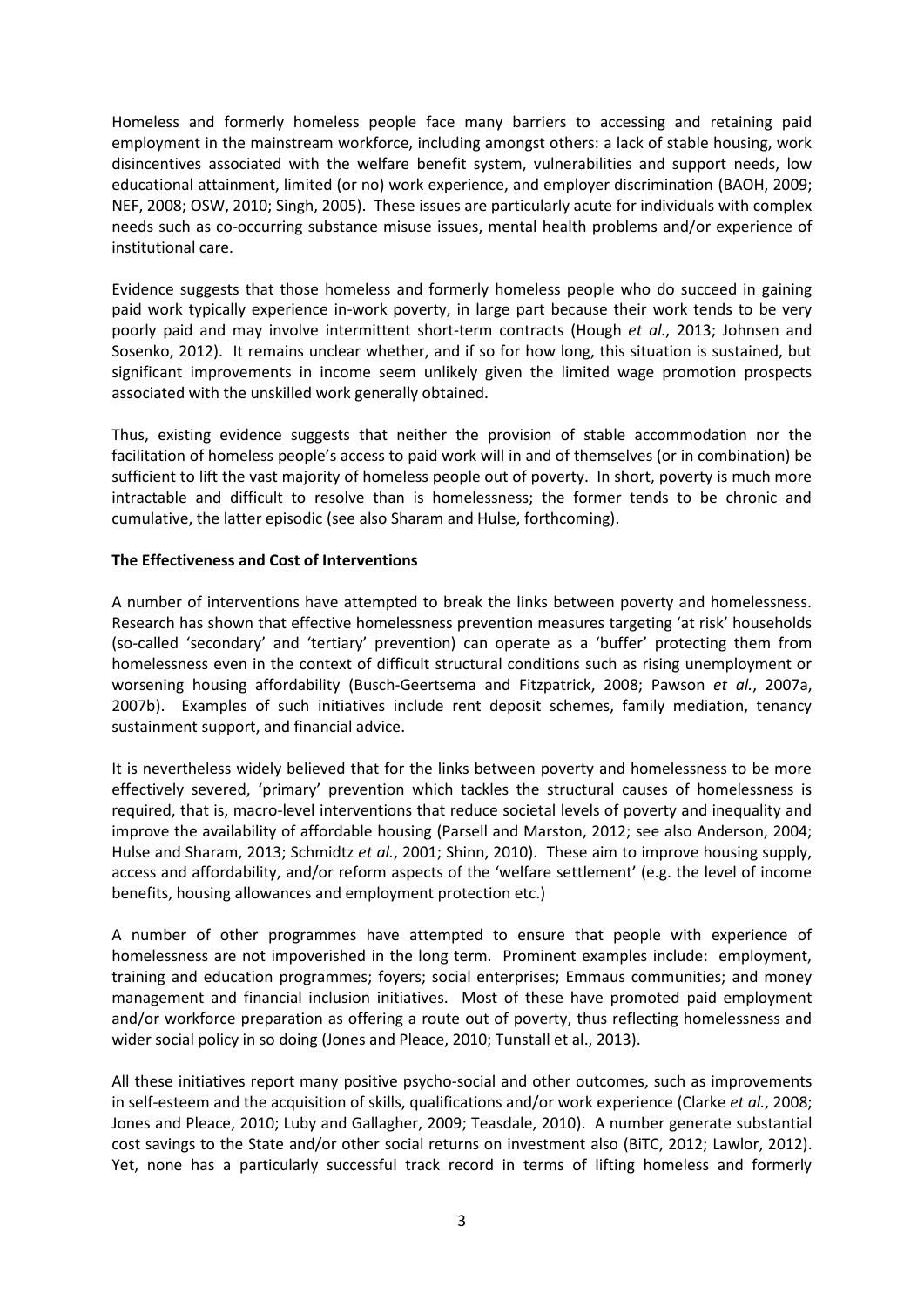homeless people out of poverty. Outcomes as regards employment acquisition and retention are generally moderate at best (and in some cases poor) (see for example Clarke *et al.*, 2008; Davies *et al.*, 2011; Johnsen and Sosenko, 2012). Furthermore, service users that do obtain paid work are rarely much, if any, better off financially (see for example Hough *et al.*, 2013).

#### **Conclusions and Implications**

The review has confirmed that the relationship between poverty and homelessness is bi-directional. Existing research provides compelling evidence that poverty is a precursor to homelessness for most (but not all) of those who experience it; furthermore that the vast suffer from persistently low income in the long term, whether receiving out of work benefits or in paid work.

It seems that primary homelessness prevention offers the most effective means by which to counter both homelessness and poverty, and break the links between them, but that secondary and tertiary prevention measures can reduce the scale of homelessness and severity of impact on those affected. Other interventions supporting people after they become homeless offer many benefits but are unlikely, in the current structural context at least, to be able to lift them out of poverty.

The review showcases a need for a shift away from a preoccupation with 'income maximisation' (which tends to focus just on ensuring that all benefits to which individuals are entitled are being received) toward poverty alleviation more generally (and ambitiously). Such a shift would enable people to access a route out of poverty, be it through (sufficiently well) paid work or out of work benefits and/or via strengthening the wider welfare safety net (e.g. provision of social housing and housing benefit). Long-standing calls for improving the supply of affordable housing, and for the widespread application of a 'living wage' thus remain highly relevant.

The review also highlighted a need to (re)examine the interaction between the benefits system and paid work, as if paid employment is to play a role in alleviating poverty for homeless and formerly homeless people, the benefits system needs to be able to respond more flexibly to casual and part time work. Moreover, there is a clear call for greater use of discretion in the deployment of welfare benefit sanctions with vulnerable homeless people; so too more robust longitudinal research monitoring the long-term experiences of homeless people and effectiveness of interventions.

## **References**

- Anderson, I. (2004) Housing, homelessness and the welfare state in the UK, *European Journal of Housing Policy,* 4(3), pp. 369-389.
- Bramley, G., Besemer, K. & Fitzpatrick, S. (2013) The impact of labour markets, housing markets and poverty on homelessness: causal inferences from a social distribution analysis in the UK*,* Paper presented at the European Network for Housing Research (ENHR) conference*,* Tarragona, Spain, 19-22 June.
- Busch-Geertsema, V. & Fitzpatrick, S. (2008) Effective homelessness prevention? Explaining reductions in homelessness in Germany and England, *European Journal of Homelessness,* 2(1), pp. 69-95.
- Business Action on Homelessness (BAOH) (2009) *Making Work, Work* (London, BAOH).
- Business in the Community (BITC) (2012) *Social Return on Investment of Ready for Work* (London, Business in the Community).
- Clarke, A., Markkanen, S. & Whitehead, C. (2008) *Emmaus: Sharing in Success: An economic evaluation of Emmaus Village Carlton* (Cambridge, Cambridge Centre for Housing and Planning Research, University of Cambridge).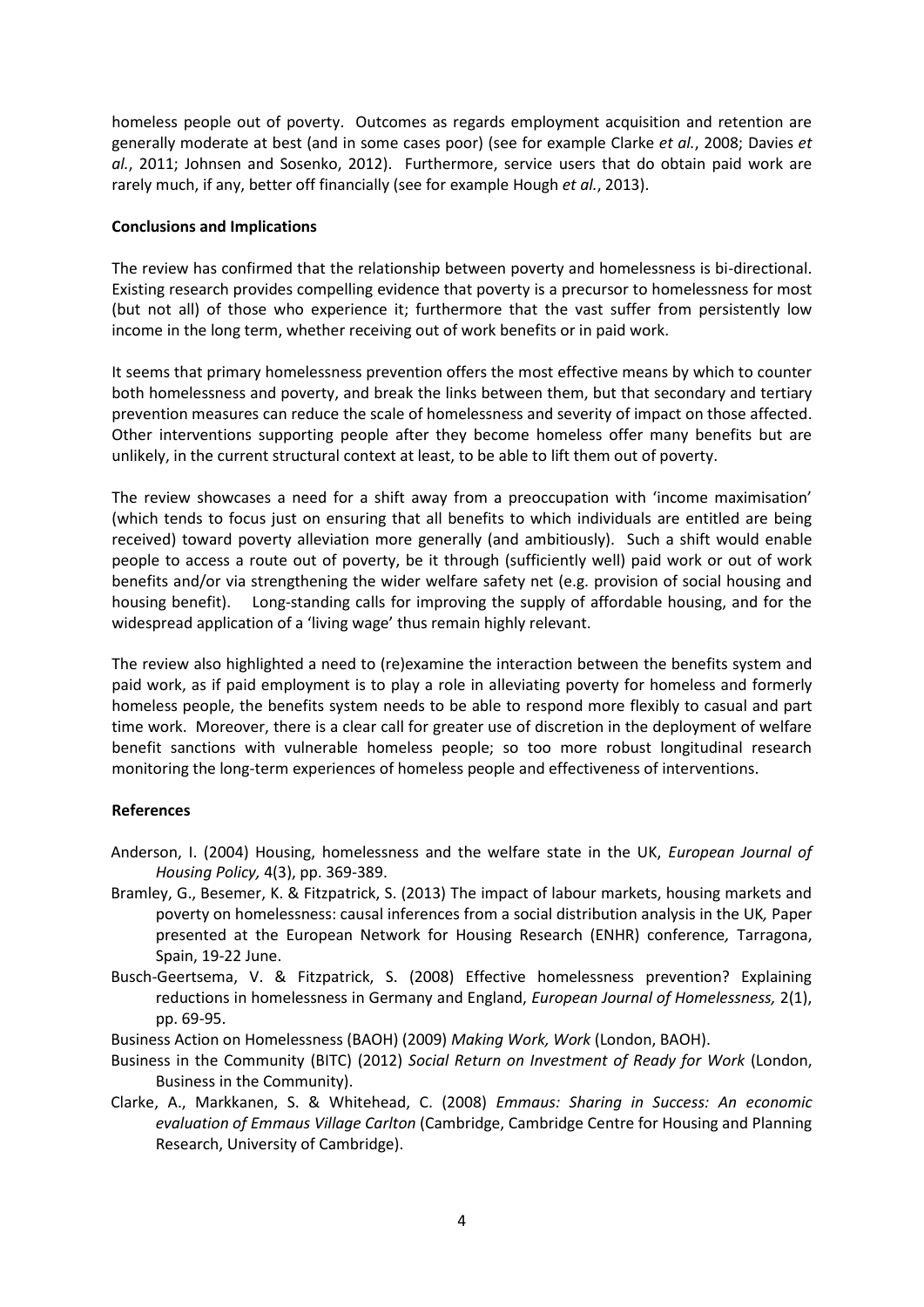- Crane, M., Warnes, T. & Coward, C. (2011) *Moves to Independent living: single homeless people's experiences and outcomes of resettlement* (Sheffield, Sheffield Institute for Studies on Ageing, University of Sheffield)
- Davies, M., Franceschelli, M. & Riley, T. (2011) *Evaluation of this Single Homeless Enterprise Project (SHEP): final report* (London, Inclusion).
- Drugsope & Homeless Link (2013) *Joint submission to the Work and Pensions Select Committee Inquiry into the role of Jobcentre Plus* (London, Drugscope and Homeless Link).
- Dutta, K. (2011) Middle classes are Britain's new homeless: state safety nets are gone. *The Independent*, 10 July.
- European Federation of National Organisations Working with the Homeless (FEANTSA) (2007) *Multiple Barriers, Multiple Solutions: inclusion into and through employment for people who are homeless* (Brussels, FEANTSA).
- Fitzpatrick, S. (2005) Explaining homelessness: a critical realist perspective, *Housing, Theory & Society,* 22(1), pp. 1-17.
- Fitzpatrick, S., Bramley, G. & Johnsen, S. (2013) Pathways into multiple exclusion homelessness in seven UK cities, *Urban Studies,* 50(1), pp. 148-168.
- Fitzpatrick, S., Pawson, H., Bramley, G. & Wilcox, S. (2012) *The Homelessness Monitor: England 2012*  (London, Crisis).
- Fitzpatrick, S., Pawson, H., Bramley, G., Wilcox, S. & Watts, B. (2013) *The Homelessness Monitor: England 2013* (London, Crisis).
- Homeless Watch (2013) *A High Cost to Pay* (London, Homeless Link).
- Hough, J., Jones, J. & Rice, B. (2013) *Keeping Work: longitudinal qualitative research on homeless people's experiences of starting and staying in work* (London, Broadway).
- Hulse, K. & Sharam, A. (2013) *Fighting for my Family: a longitudinal study of families experiencing homelessness* (Melbourne, Swinburne University of Technology).
- Johnsen, S. & Sosenko, F. (2012) *Crisis Pre-employment Programme for A8 and A2 Nationals in London: evaluation report* (London, Crisis).
- Jones, A. & Pleace, N. (2010) *A Review of Single Homelessness in the UK 2000-2010* (London, Crisis).
- Luby, J. & Gallagher, J. (2009) *Unlocking Potential, Transforming Lives: an evaluation of Crisis SmartSkills, a personalised accredited learning program* (London, Crisis).
- McNaughton, C. (2008) *Transitions Through Homelessness* (Basingstoke, Palgrave Macmillan).
- National Housing Federation (NHF) (2013) More than half of families hit by bedroom tax pushed into debt, NHF Press Release, 18 September (London, NHF).
- New Economics Foundation (NEF) (2008) *Work it Out: barriers to employment for homeless people*  (London, Business Action on Homelessness).
- Off the Streets and into Work (OSW) (2010) *Report of the Cost-Benefit Evaluation of the Transitional Spaces Project* (London, Inclusion).
- Opinion Leader (2006) *Homeless people and learning and skills: participation, barriers and progression* (London, Crisis).
- Parsell, C. & Marston, G. (2012) Beyond the 'at risk' individual: Housing and the eradication of poverty to prevent homelessness n, *Australian Journal of Public Administration,* 71(1), pp. 33- 44.
- Pawson, H., Davidson, E. & Netto, G. (2007a) *Evaluation of Homelessness Prevention Activities in Scotland* (Edinburgh, Scottish Executive Social Research).
- Pawson, H., Netto, G., Forbes, C., Wager, F., Fancy, C. & Lomax, D. (2007b) *Evaluating Homelessness Prevention* (London, Communities and Local Government).
- Pleace, N. (2000) The new consensus, the old consensus and the provision of services for people sleeping rough, *Housing Studies,* 15(4), pp. 581-594.
- Schmitz, C. L., Wagner, J. D. & Menke, E. M. (2001) The interconnection of childhood poverty and homelessness: Negative impact/points of access, *Families in Society: The Journal of Contemporary Social Services,* 82(1), pp. 69-77.